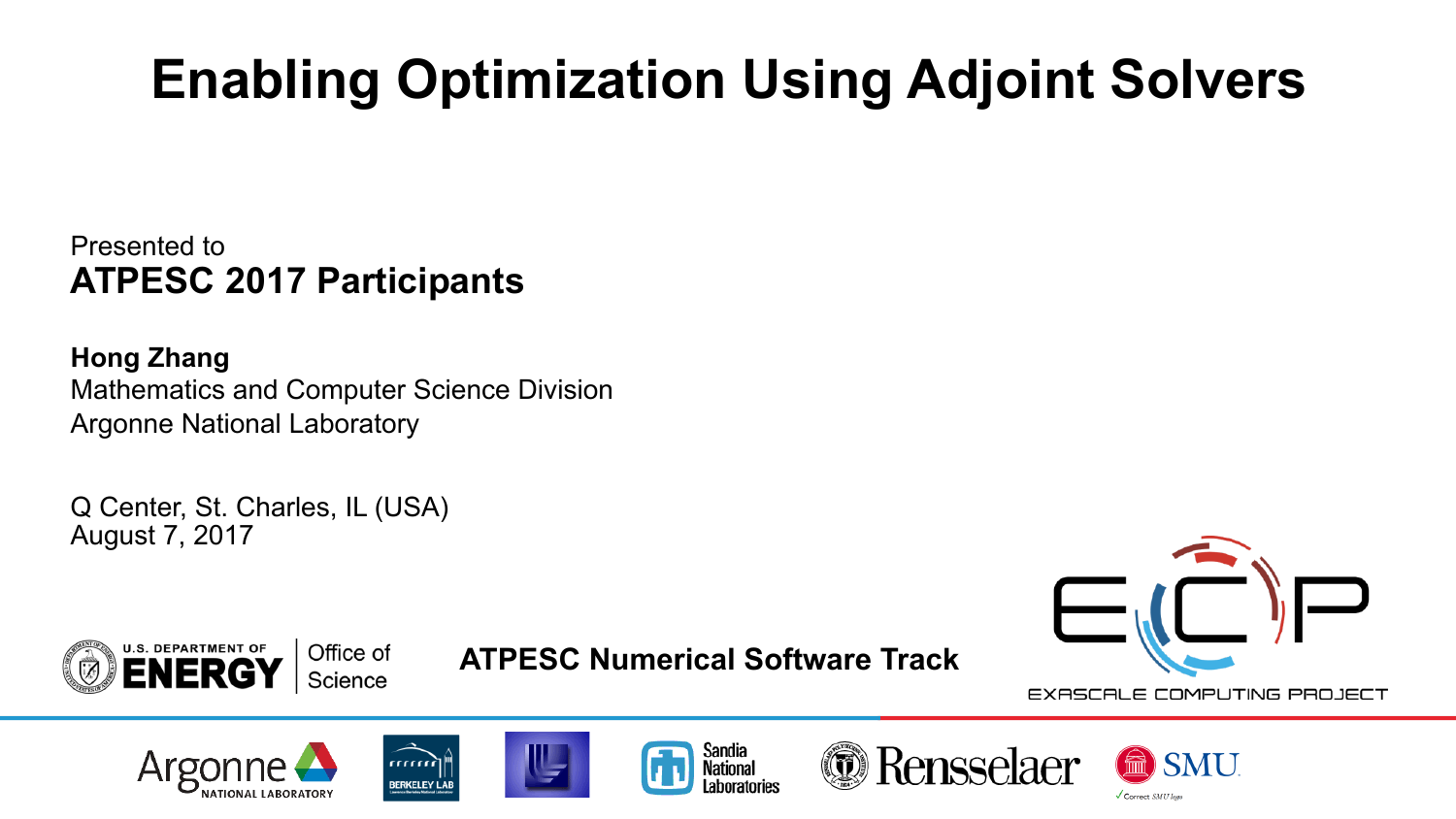# **Outline**

- Motivation and background
- Existing approaches
	- $\blacktriangleright$  finite differences
	- $\blacktriangleright$  automatic differentiation
	- $\blacktriangleright$  forward and adjoint methods
- Adjoint solvers in PETSc
	- $\blacktriangleright$  implementation & design
	- $\blacktriangleright$  checkpointing
	- $\blacktriangleright$  validation
- Solving dynamic constrained optimization with PETSc/TAO
	- $\blacktriangleright$  basic usage
	- $\blacktriangleright$  examples
- PETSc tips and advice
- Takeaways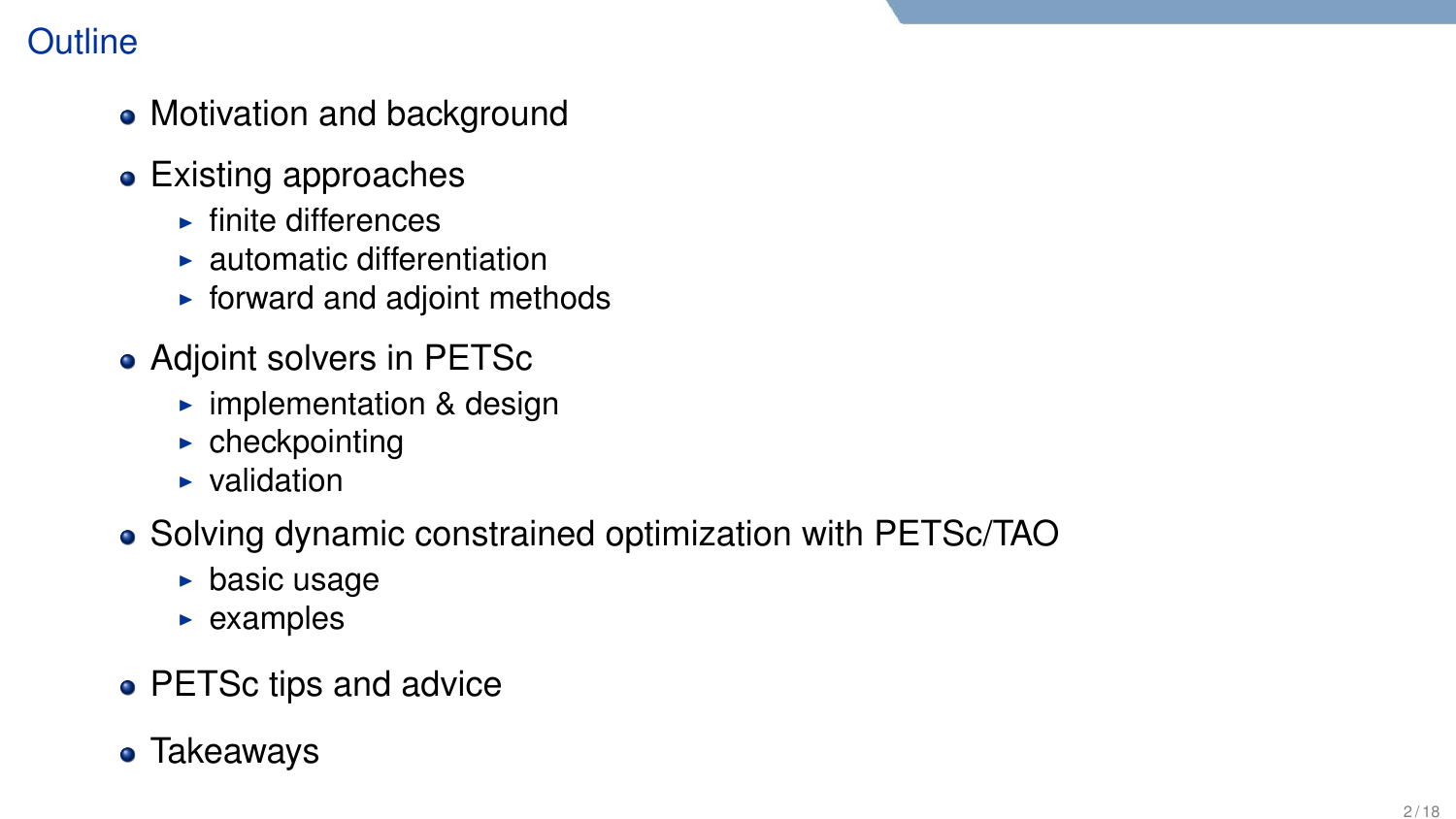## Motivation: PDE-constrained optimization

 $\min \mathcal{J}(y,u)$  $u, u$ 

| (governing PDE)          | <i>s.t.</i> $c(y, u, t) = 0$ |  |
|--------------------------|------------------------------|--|
| (equality constraints)   | $g(y, u) = 0$                |  |
| (inequality constraints) | $h(y, u) \leq 0$             |  |



• An example objective function

$$
\mathcal{J}(y, u) = \frac{1}{2} ||Qy - d||^{2} + \frac{\alpha}{2} ||L(u - u_{\text{ref}})||^{2}
$$

- ightharpoonup state variable y, control or design variable  $u$ , data d
- $\blacktriangleright$  Q is observation operator
- $\blacktriangleright$  L is cost functional for design
- $\triangleright$   $\alpha$  is tradeoff between cost of design and fitting data
- Gradient-based optimization algorithms require the derivatives (Hessian optionally) for the objective and the constraints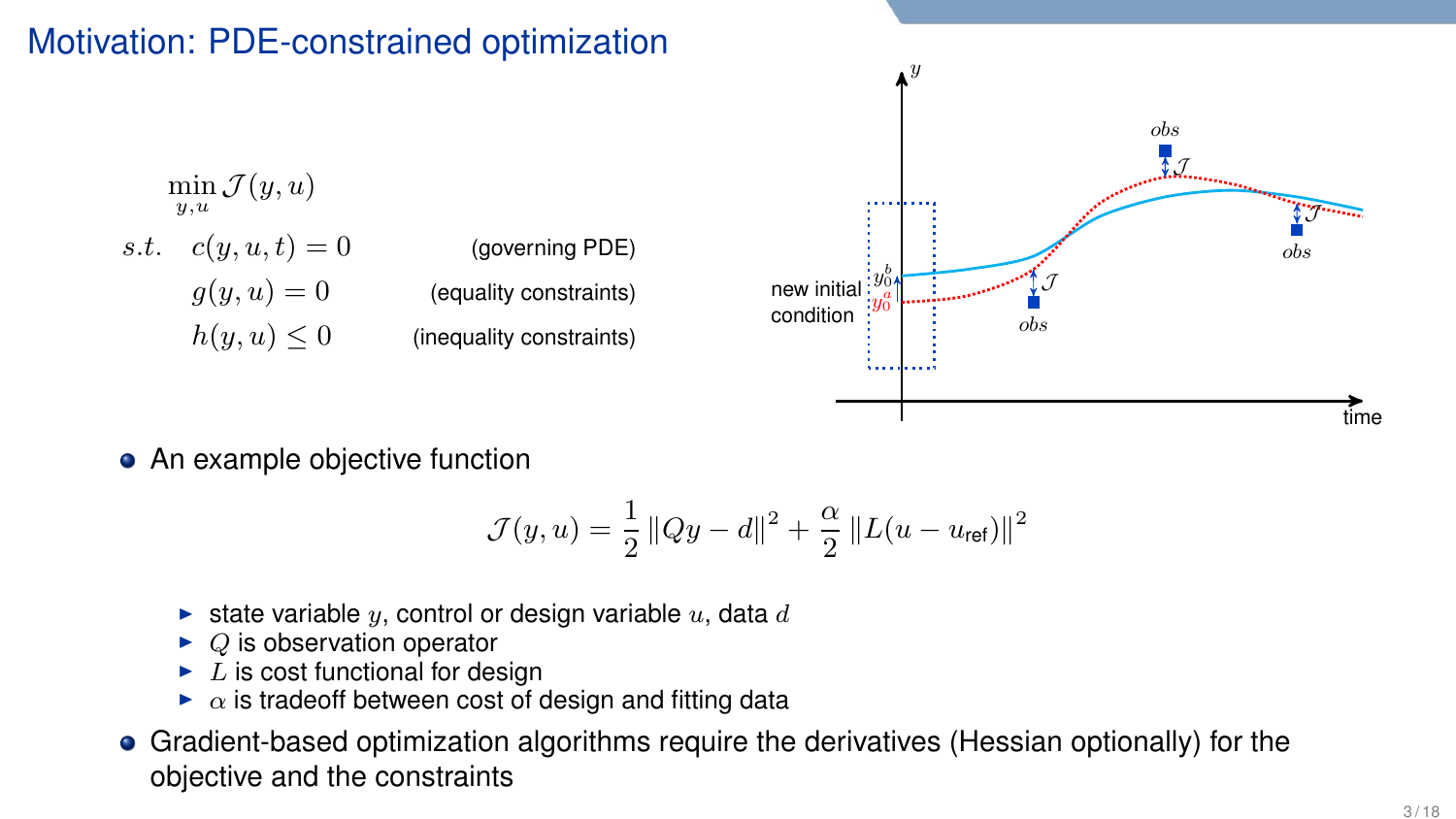# Why do we need sensitivity analysis?

Sensitivity studies can quantify how much model output are affected by changes in model input

500 400  $300$  $200$ 100

> Sensitivity of grid operation costs with respect to weather conditions [Cioaca et.al. 2011]

Can be used to

- Identify most influential parameters
- Study dynamical systems (trajectory sensitivities)
- Provide gradients of objective functions
- experimental design
- **o** model reduction
- optimal control
- **•** parameter estimation
- **e** data assimilation
- dynamic constrained optimization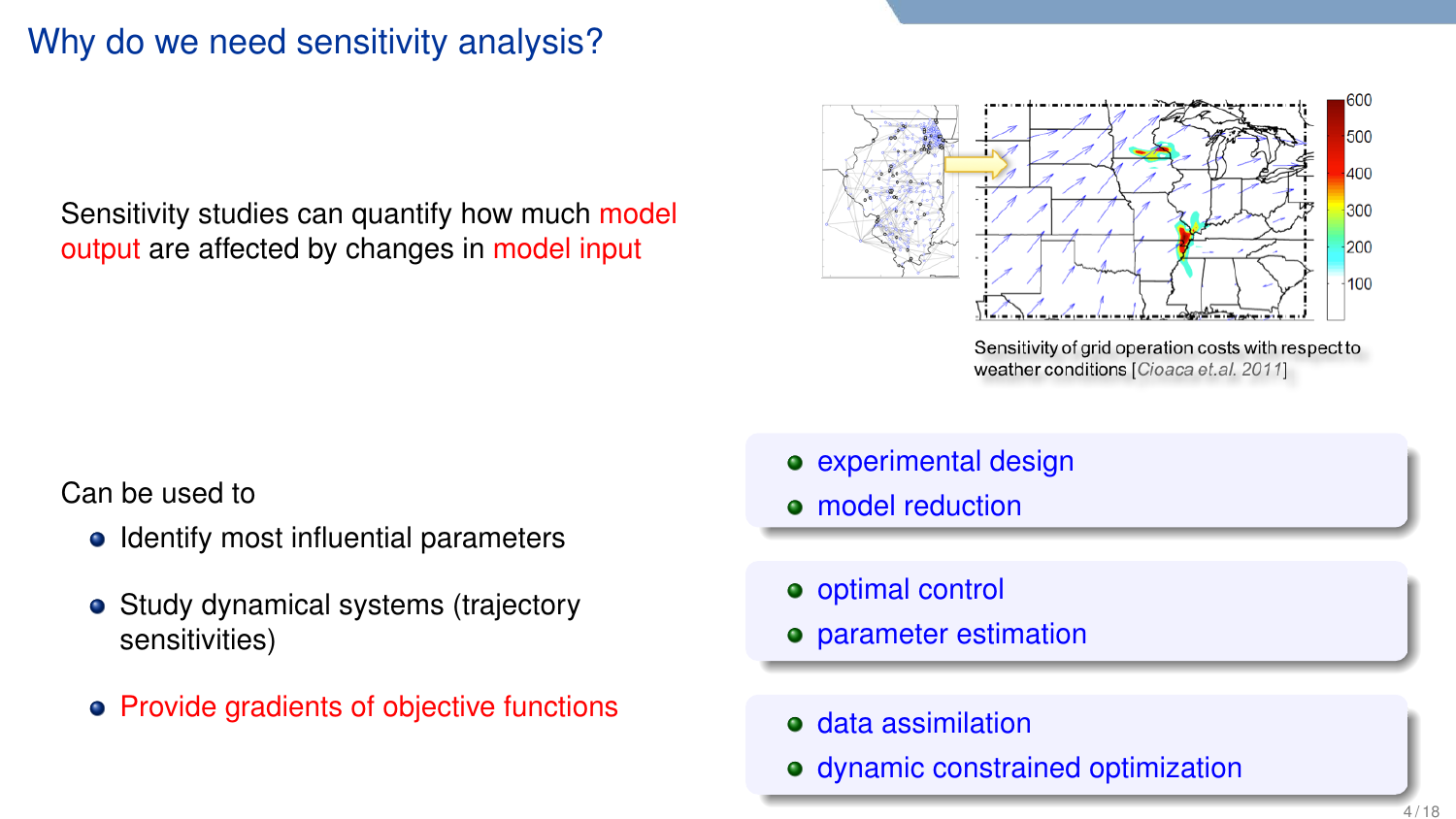## Computing sensitivities: finite differences



- **•** Easy to implement
- Inefficient for many parameter case, due to one-at-a-time
- Possible to pertube multiple parameters simultaneously by using graph coloring
- Error depends on the perturbation value  $\Delta p$

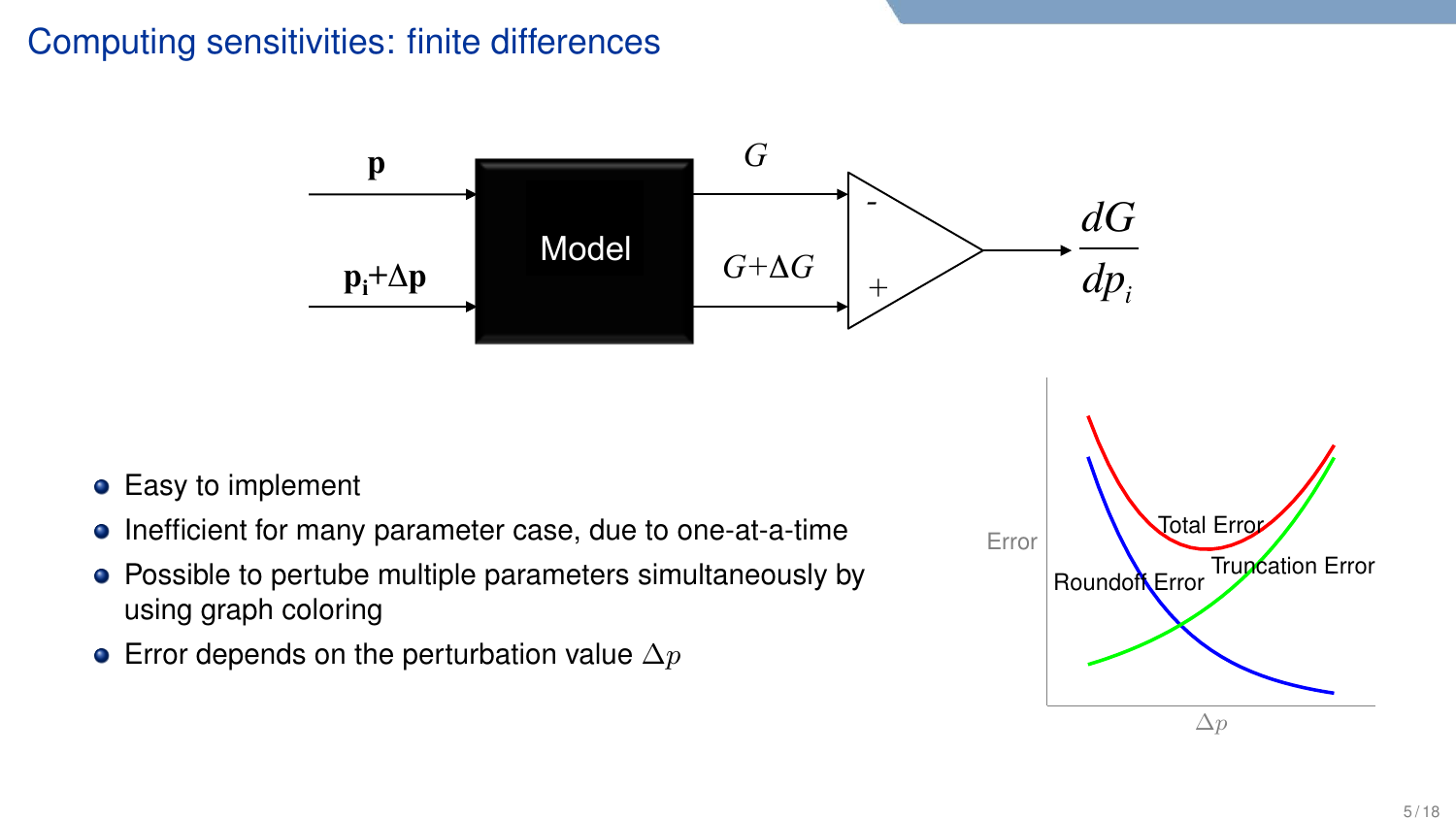# Computing sensitivities: automatic differentiation

- AD can evaluate the sensitivities for an arbitrary sequence of computer codes
- Difficulties of low-level AD
	- $\blacktriangleright$  pointers
	- $\blacktriangleright$  dynamic memory
	- $\blacktriangleright$  directives
	- function calls from external libraries
	- $\blacktriangleright$  iterative processes (e.g. Newton iteration)
	- $\triangleright$  non-smooth problems

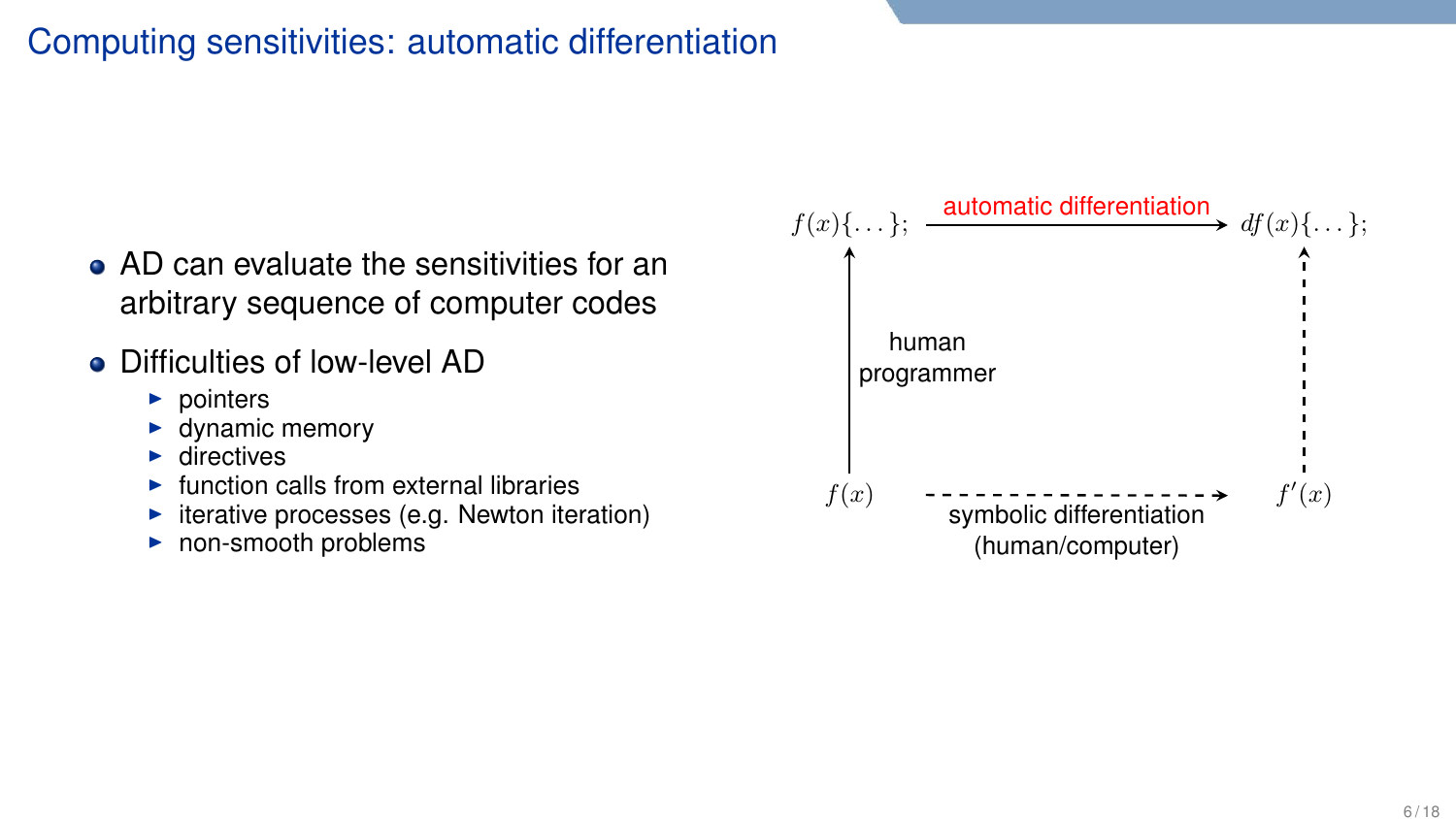## Forward and adjoint sensitivity analysis (SA) approaches

We compute the gradients by differentiating the time stepping algorithm, e.g. backward Euler  $(y_{n+1} = y_n + h f(t_{n+1}, y_{n+1}))$ 



|                  | Forward                            | <b>Adjoint</b>                        |
|------------------|------------------------------------|---------------------------------------|
| Best to use when | # of parameters $<<$ # functionals | # of parameters $>>$ # of functionals |
| Complexity       | $O$ (# of parameters)              | $O$ (# of functionals)                |
| Checkpointing    | No                                 | Yes                                   |
| Implementation   | Medium                             | High                                  |
| Accuracy         | Hiah                               | High                                  |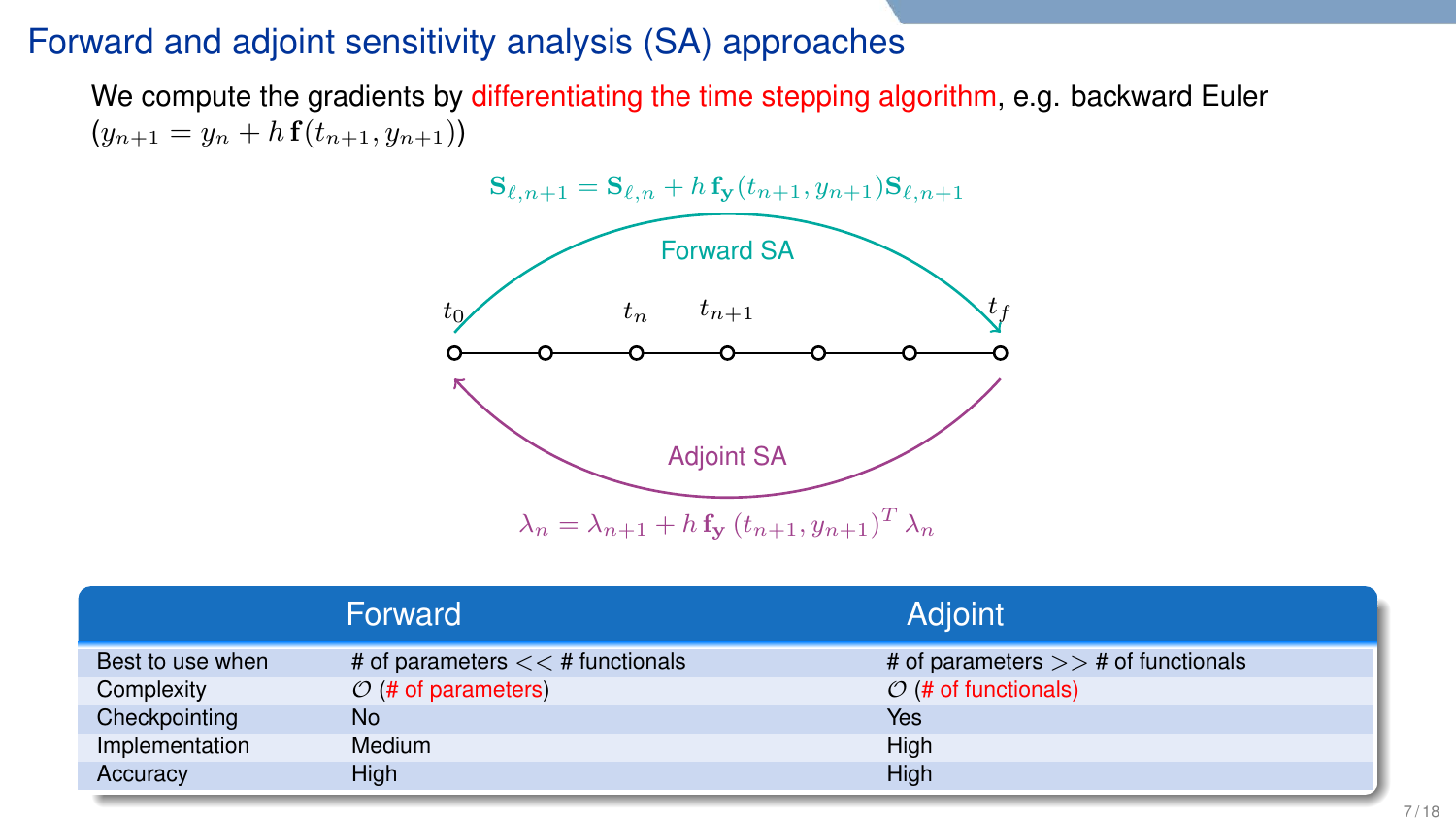# Adjoint integration with PETSc

- **PETSc: open-source numerical library for large-scale** parallel computation <https://www.mcs.anl.gov/petsc/>
- $\bullet \sim$  200,000 yearly downloads
- **•** Portability
	-
	-
	-
	-
	- **IMPLE 32/64 bit, real/complex i single/double/quad precision**<br> **I** tightly/loosely coupled architectures<br> **I** Unix, Linux, MacOS, Windows I C, C++, Fortran, Python, MATLAB<br> **IMPLE GPGPUs and support for threads**
	-

#### **•** Extensibility

▶ ParMetis, SuperLU, SuperLU\_Dist, MUMPS, HYPRE, UMFPACK, Sundials, Elemental, Scalapack, UMFPack...

#### **a** Toolkit

- 
- **Example 1** sequential and parallel vectors<br> **Example 1** sequential and parallel matrices (AIJ, BAIJ...)<br> **Example 1 parallel nonlinear solvers**<br> **Example 1 is adaptive time stepping (ODE and DAE) solvers**<br> **Example 1**
- 
- 
- 

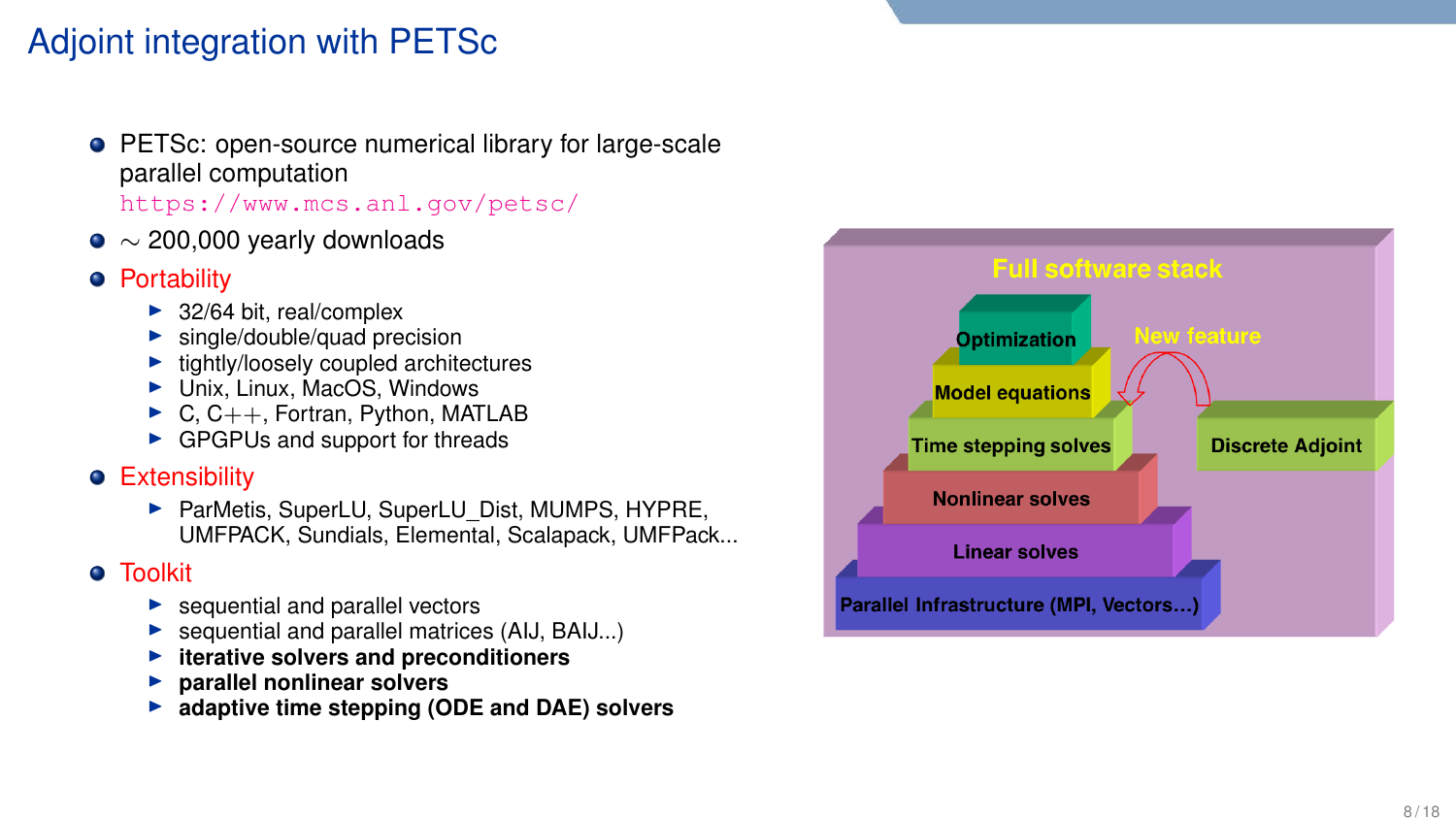Also available in:

- **SUNDIALS**
- **•** Trilinos

This presentation focuses on experiences in PETSc.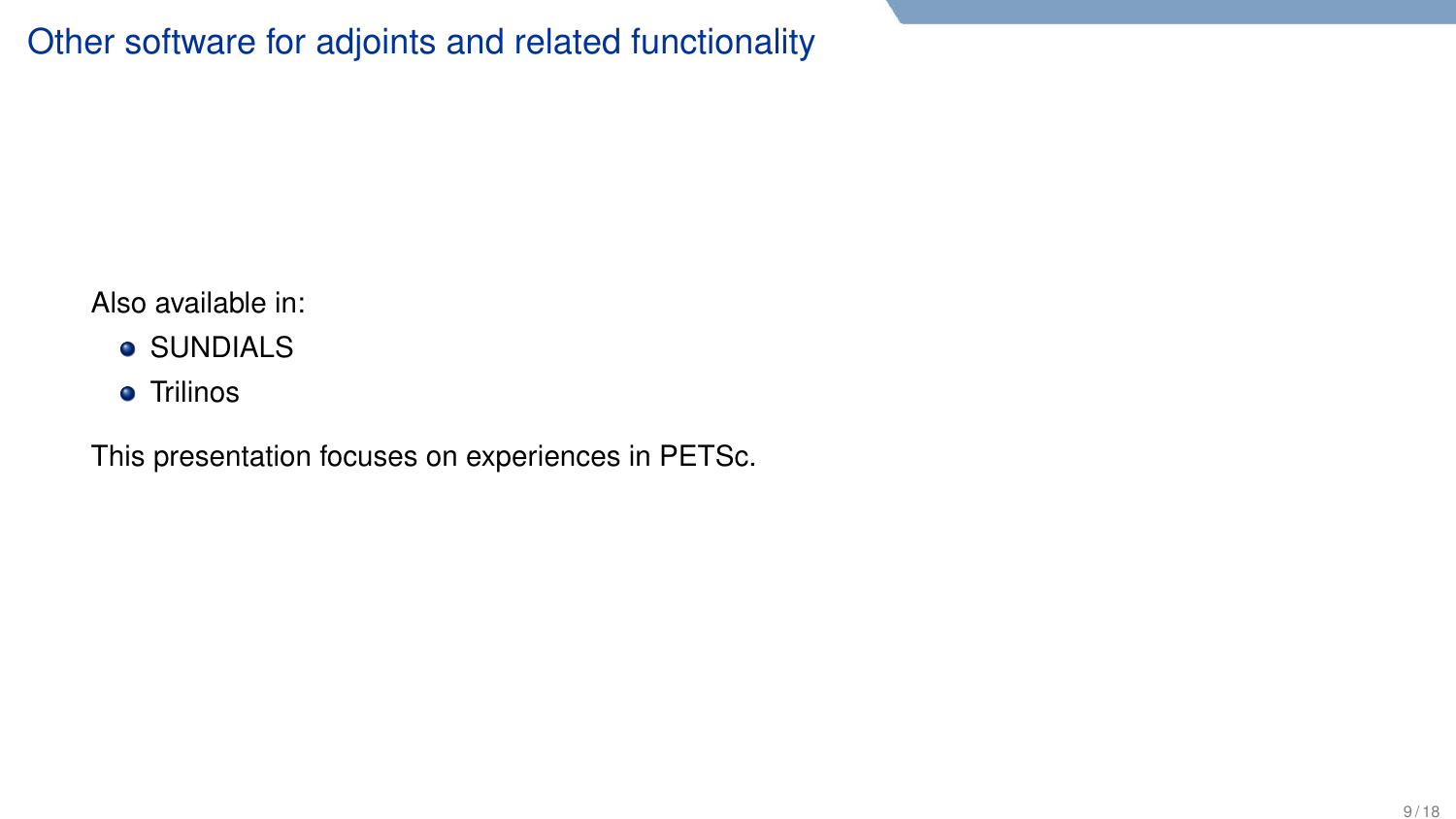# Applications of PETSc adjoint solvers

- The PETSc adjoint solvers have been used:
	- $\blacktriangleright$  In a bundle method for transient security constrained economic dispatch (TSCED) problem [Francois et.al. 2017]
	- $\triangleright$  To estimate generator inertias during dynamic transient [Petra et.al. 2017]
	- $\triangleright$  With libmesh (finite element methods) for parallel solution of Navier-Stokes problems
	- $\triangleright$  With spectral element methods for CFD optimal control (ongoing)
	- $\blacktriangleright$  In variational methods for data assimilation (ongoing)
- The programming languages for these applications range from → With spectral element methods for CFD optimal control (ongoing)<br>
→ In variational methods for data assimilation (ongoing)<br>
Julia, Python, C++ and C<br>
Julia, Python, C++ and C





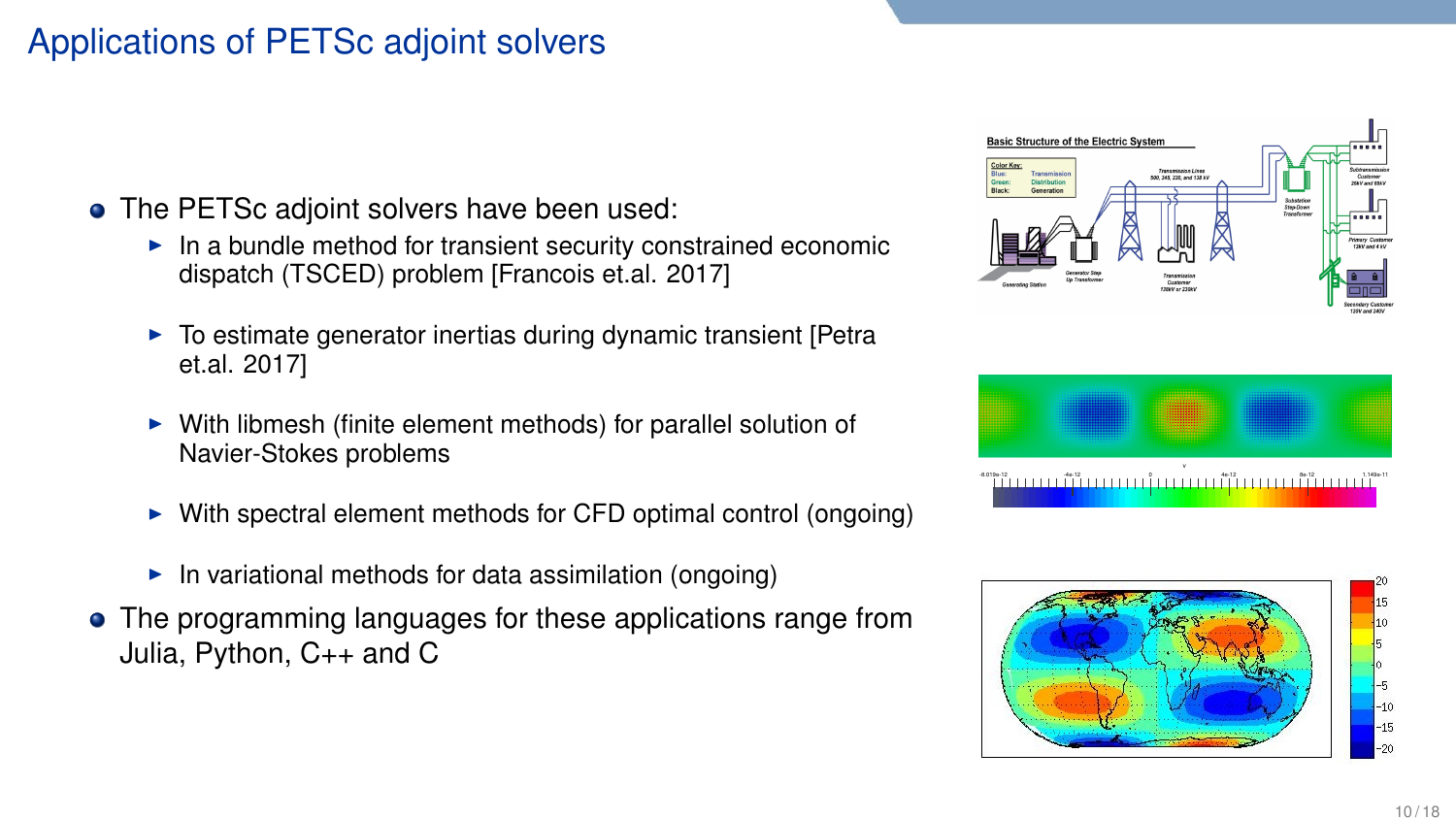## Design goals and implementation

- Minimize intrusion
- Reuse functionalities (implemented in PETSc or provided by users)
- Aim for general-purpose solutions

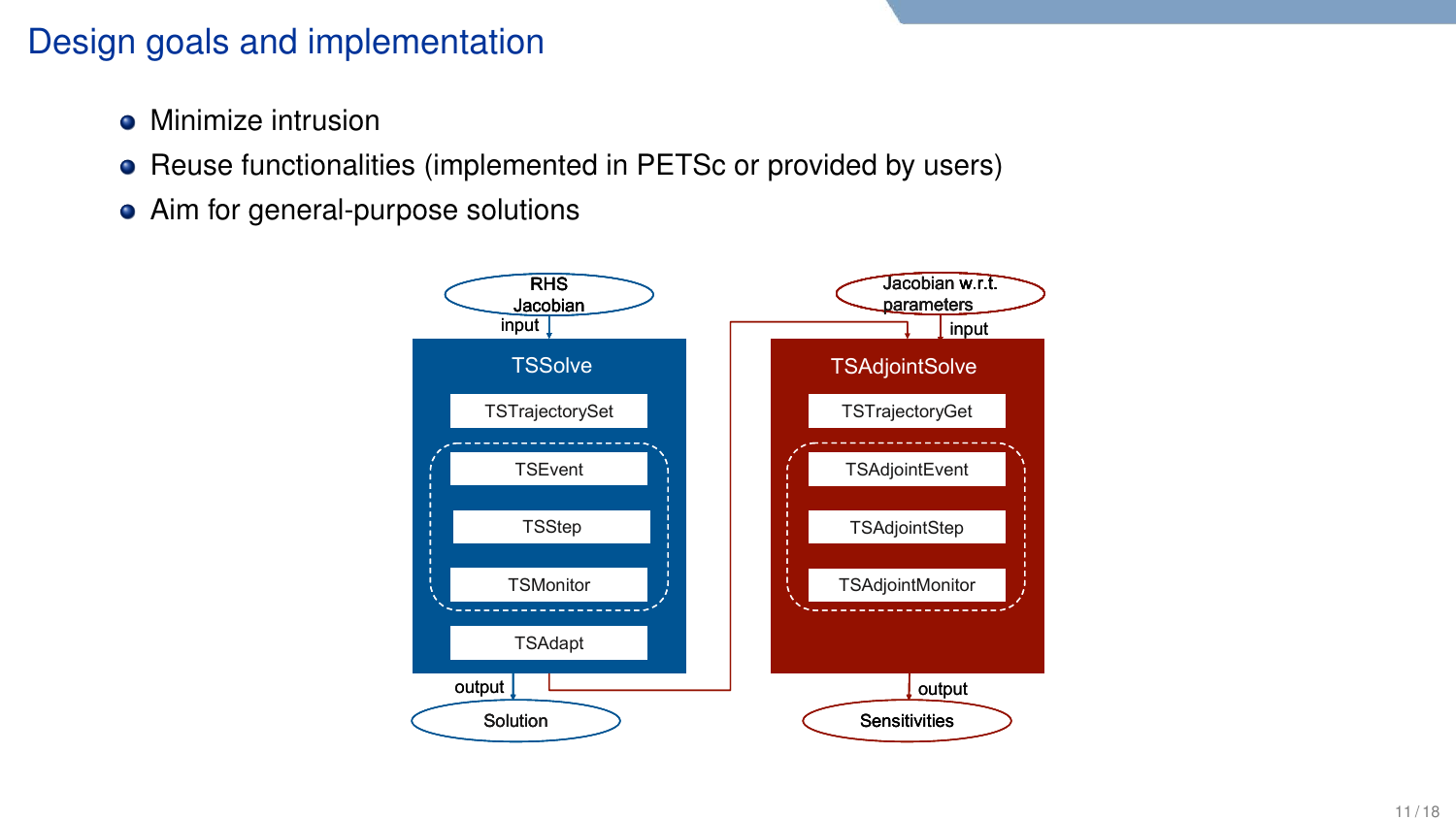# Optimal checkpointing

- Minimize the number of recomputations and the number of reads/writes by using the **revolve** library of Griewank and Walther
	- **Revolve** is designed as a top-level controller for time stepping
	- ► TSTrajectory consults **revolve** about when to store/restore/recompute
- Incorporate a variety of single-level and two-level schemes for offline and online checkpointing
	- $\triangleright$  existing algorithms work great for RAM only checkpointing
	- $\triangleright$  optimal extension for RAM+disk (work in progress)

#### An optimal schedule given 3 allowable checkpoints in RAM:



blue arrow: store a checkpoint

red arrow: restore a checkpoint

black arrow: a step circle: solution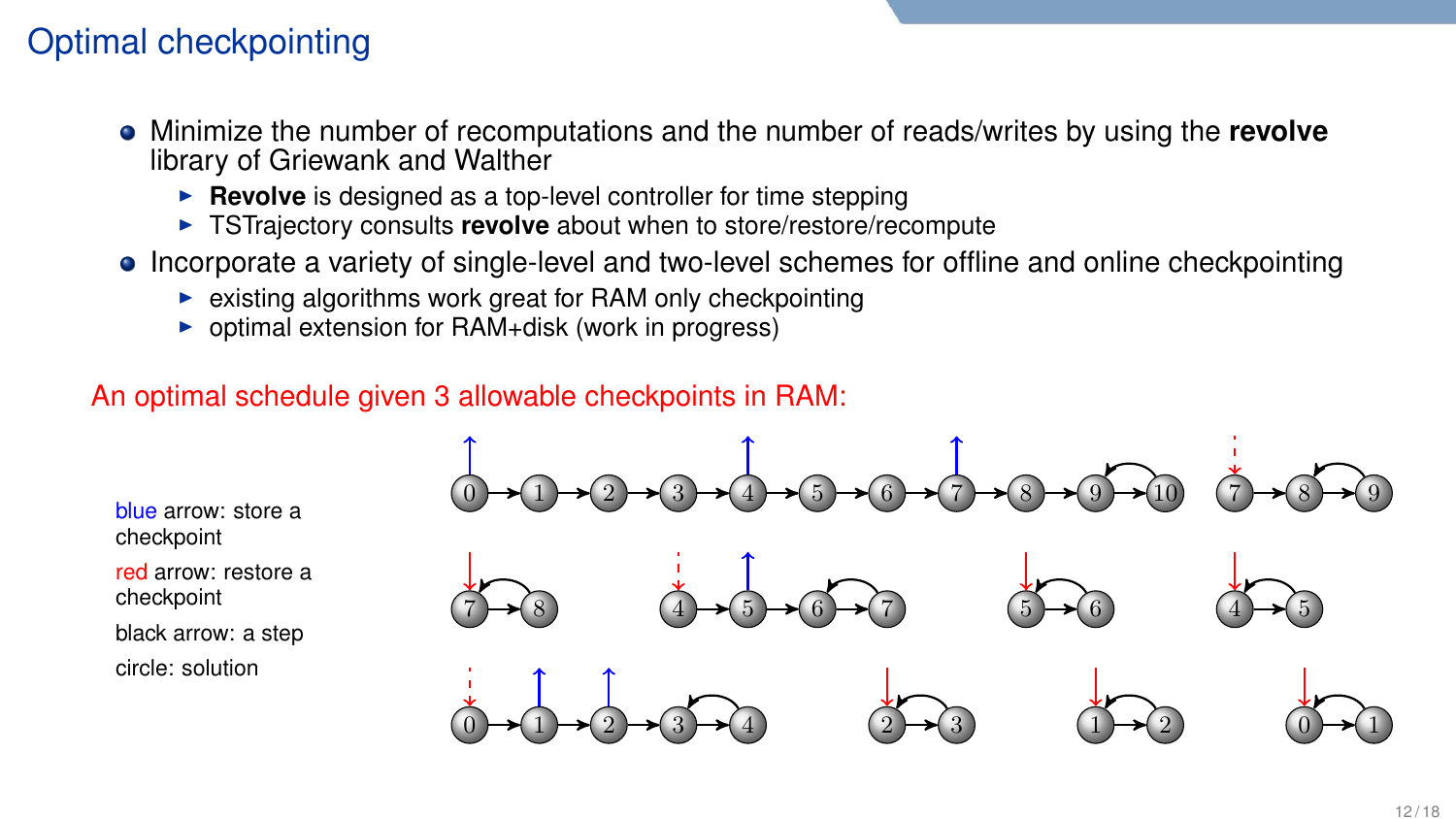## Validating Jacobian and sensitivity

- PETSc and TAO (optimization component in PETSc) can test hand-coded Jacobian and gradients against finite difference approximations
- **Jacobian test:** -snes\_type test

Norm of matrix ratio 2.83894e-08, difference 1.08067e-05 (user-defined state) Norm of matrix ratio 3.33553e-08, difference 1.3005e-05 (constant state 1.0)

**Gradient test:** -tao\_type test -tao\_test\_gradient

 $|$ ||fd|| 0.168434, ||hc|| = 1.18456, angle cosine = (fd'hc)/||fd|||hc|| = 0.987391 2-norm ||fd-hc||/max(||hc||,||fd||) = 0.859896, difference ||fd-hc|| = 1.01859 max-norm  $||fd-hc||/max(||hcl|,||fd||) = 0.853218$ , difference  $||fd-hcl|| = 0.311475$ 

 $\bullet$  -snes test display and -tao test display can show the differences element-wisely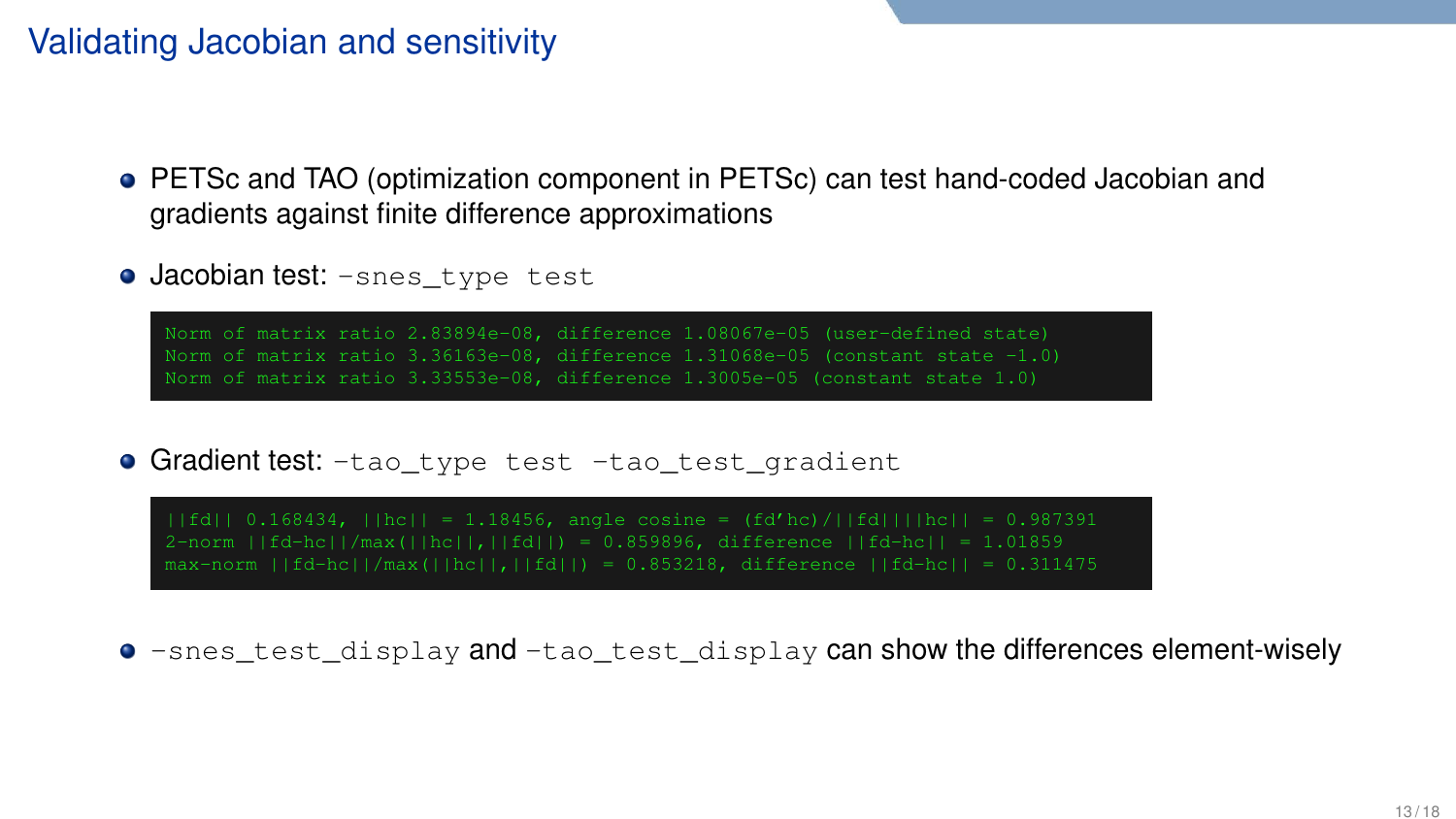# Solving dynamic constrained optimization I

User needs to provide routines that

- Initialize the variable vector (optional)
- Set the variable bounds (for bounded optimization)
- Compute the objective function value
- Compute the gradient
- Compute the Hessian matrix (optional) for Newton methods

#### **TAO application**

```
Tao tao; /* TAO Optimization solver */
UserContext user: /* user-defined structure */Vec x: /* solution vector */
```
PetscInitialize(&argc,&argv,0,0); TaoCreate(PETSC\_COMM\_WORLD, &tao); TaoSetType(tao,TAOBLMVM); TaoSetInitialVector(tao,x); TaoSetObjectiveRoutine(tao,MyFunction,&user); TaoSetGradientRoutine(tao,MyGradient,&user); // The above two routines can be replaced with // TaoSetObjectiveAndGradientRoutine() TaoSetFromOptions(tao); TaoSolve(tao);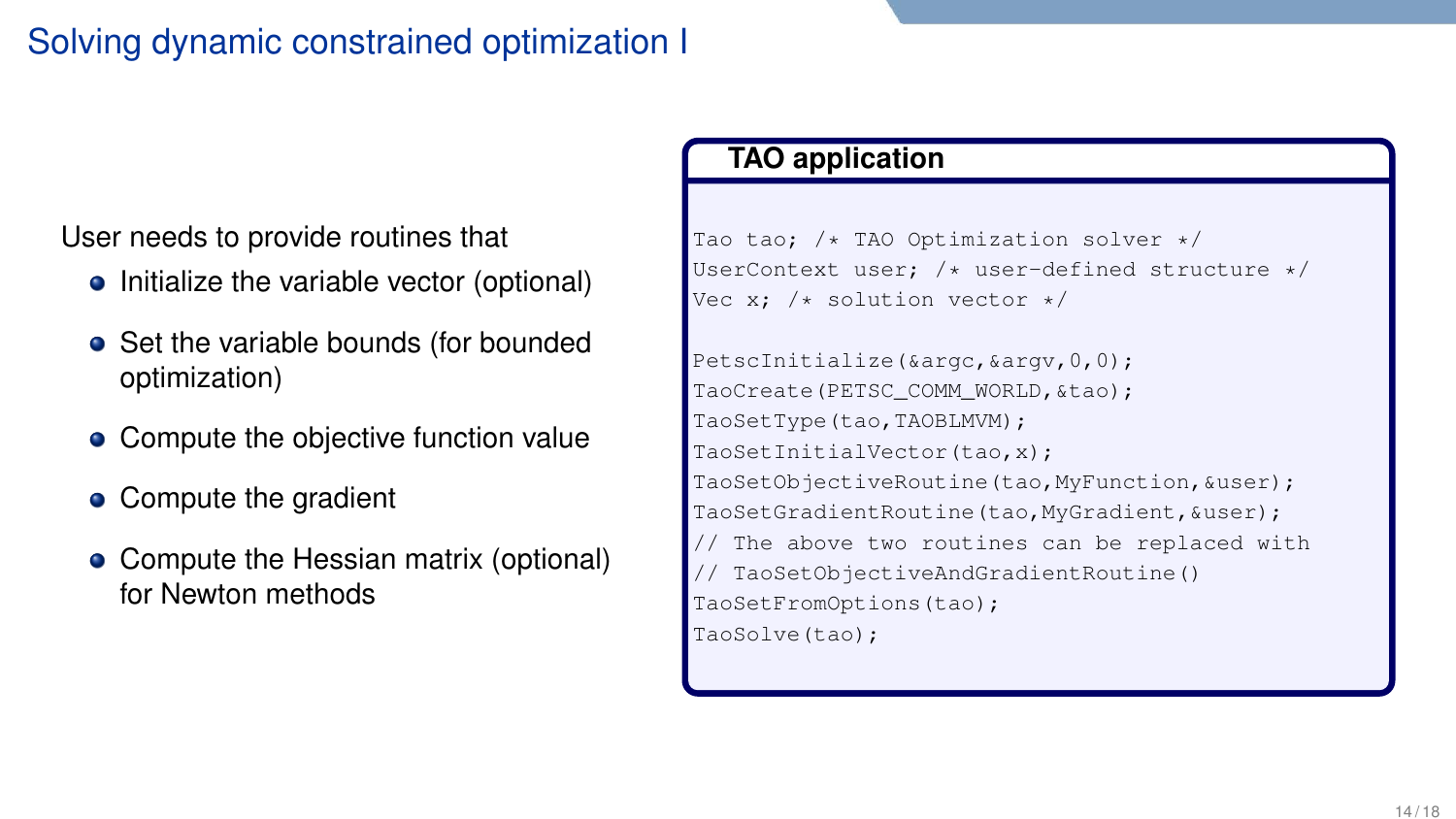# Solving dynamic constrained optimization II

To compute the gradients using TSAdjoint, one needs to provide routines that are normally needed by TS such as the right-hand-side function and the Jacobian and an additional Jacobian w.r.t parameters if gradients to the parameters are desired.

The terminal conditions (initial values for adjoint variables) for the adjoint sensitivity variables must be set properly.

#### **Using PETSc Adjoint solver for gradients**

```
PetscErrorCode MyGradient (TaoSolver tao, Vec x,
                           Vec g, void *user) {
```

```
TS ts;
Vec u;
```

```
TSCreate(PETSC_COMM_WORLD,&ts);
TSSetType(ts,TSCN);
TSSetIFunction(ts,NULL,MyIFunction,user);
TSSetIJacobian(ts,A,A,MyIJacobian,user);
TSSetDuration(ts,PETSC_DEFAULT,ftime);
TSSetExactFinalTime(ts,TS_EXACTFINALTIME_MATCHSTEP);
TSSetInitialTimeStep(ts,0.0,0.1);
TSSetSaveTrajectory(ts);
...Initialize u or system parameters with x...
TSSolve(ts,u);
...Set terminal conditions for lambda and mu...
TSSetCostGradients(ts,1,lambda,mu);CHKERRQ(ierr);
TSAdjointSolve();
...Compute g from lambda and mu...
}
```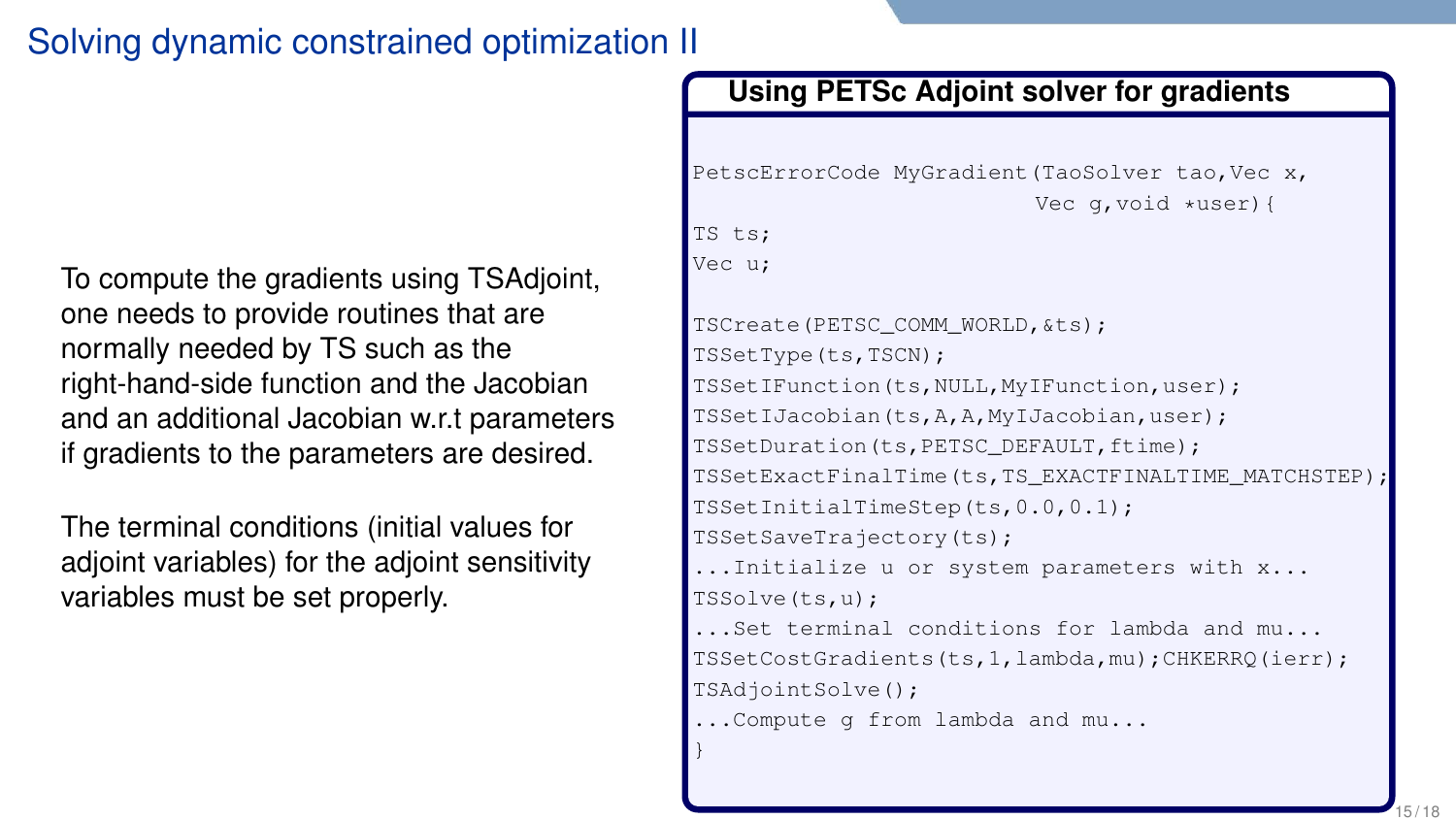# Examples for SA and optimization

PETSc has some examples included in the source folder  $src/ts/examples$  that you can follow to build your own applications.

| Equation                                         | Source                                                                                                                 | Application                                                                                                                    |  |
|--------------------------------------------------|------------------------------------------------------------------------------------------------------------------------|--------------------------------------------------------------------------------------------------------------------------------|--|
| Van der pol                                      | ex20adj.c<br>ex20fwd.c<br>ex20opt ic.c<br>ex20opt p.c                                                                  | adjoint SA<br>forward SA<br>optimization over initial conditions<br>optimization over parameters                               |  |
| Hybrid system with switching                     | hybrid/ex1adj.c<br>hybrid/ex1fwd.c                                                                                     | adjoint SA<br>forward SA                                                                                                       |  |
| Power grid stability                             | power grid/stability 9bus/ex9busadj.c adjoint SA<br>power grid/stability 9bus/ex9busopt.c optimization over parameters |                                                                                                                                |  |
| Generator swing equation<br>with discontinuities | power grid/ex3adj.c<br>power grid/ex3fwd.c<br>power grid/ex3opt.c<br>power grid/ex3opt fd.c<br>power grid/ex3opt fwd.c | adjoint SA<br>forward SA<br>optimization using adjoint<br>optimization using FD approximation<br>optimization using forward SA |  |
| Diffusion-reaction PDE                           | advection-diffusion-reaction/ex5adj.c                                                                                  | adjoint SA                                                                                                                     |  |

\* Highlighted examples will be demonstrated in the hands-on session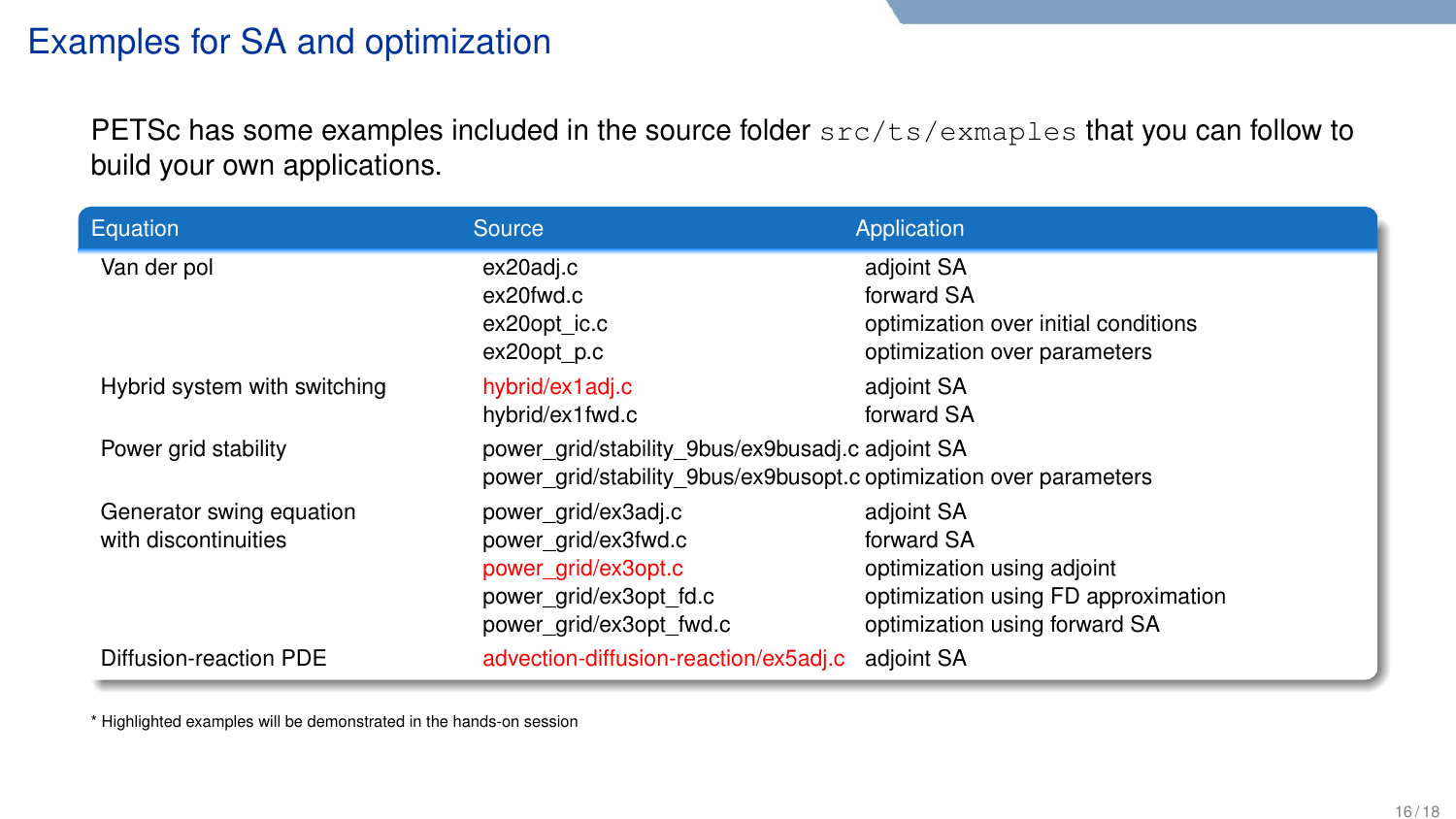# PETSc tips and advice



- Jacobian can be efficiently approximated using finite difference with coloring (-snes\_fd\_coloring); particularly convenient via DMDA
- Most of the difficulties stem from mistakes in the hand-coded Jacobian function; make sure to validate it carefully
- Use direct solvers such as SuperLU and MUMPS for best accuracy (but not scalability) of the gradients
- Use -tao\_monitor -ts\_monitor -ts\_adjoint\_monitor -snes\_monitor  $-\log_\text{view}$  for monitoring the solver behavior and profiling the performance
- $\bullet$  -malloc\_hbw allows us to do the computation using MCDRAM and checkpointing using DRAM on Intel's Knights Landing processors (Argonne's Theta, NERSC's Cori)
- Check the user manual and the [website](https://www.mcs.anl.gov/petsc/) for more information, and ask questions on the mailing lists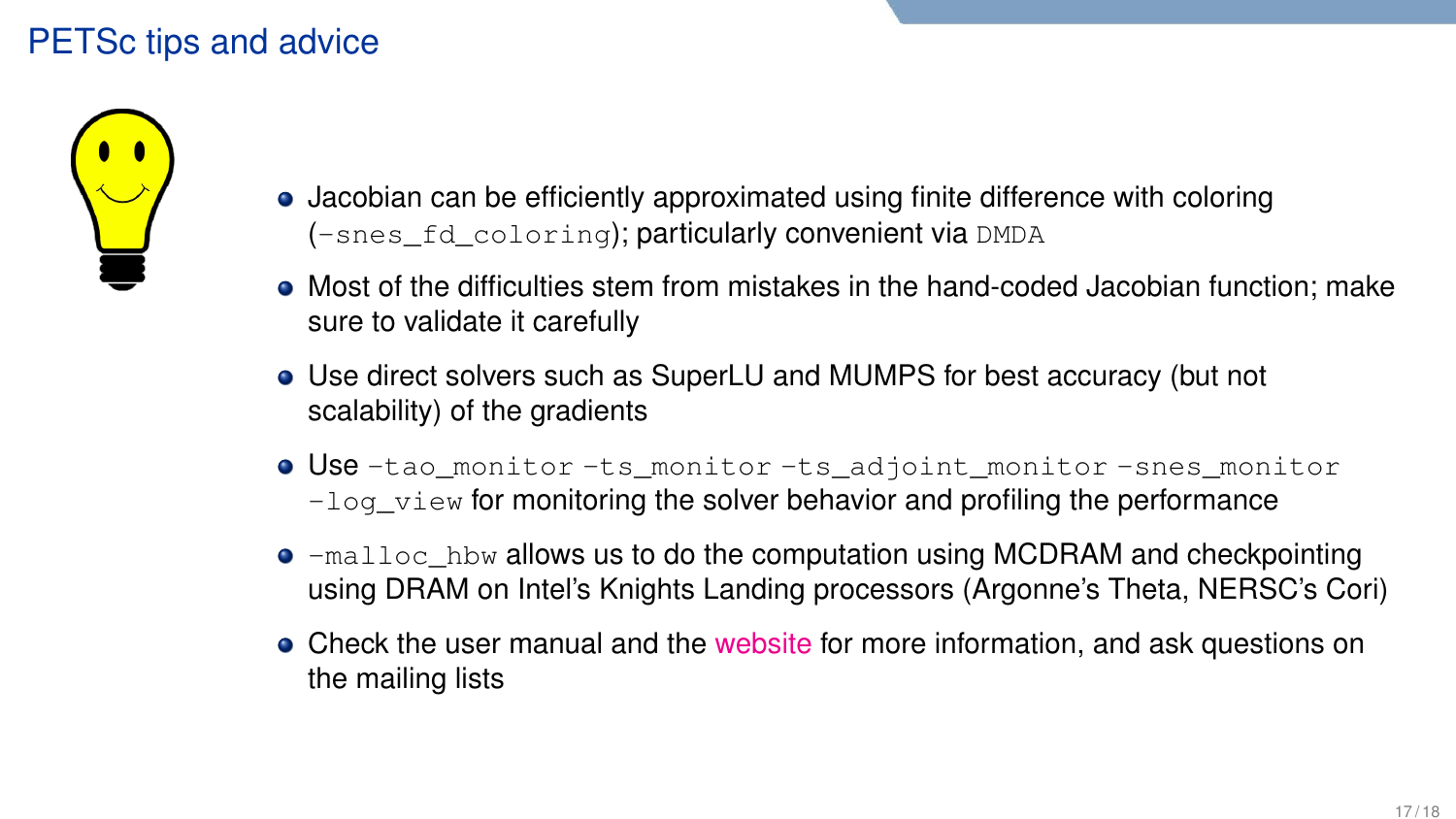### **Takeawavs**

#### Adjoint as an enabling technology for optimization

- PETSc offers discrete adjoint solvers that take advantage of highly developed PETSc infrastructure: MPI, parallel vectors, domain decomposition, linear/nonlinear solvers
- Requires minimal user input, and reuses information provided for the forward simulation
- PETSc and TAO help you rapidly develop parallel code for dynamic constrained optimization
- Advanced checkpointing, transparent to the user
- Validation for Jacobian and gradients using finite differences